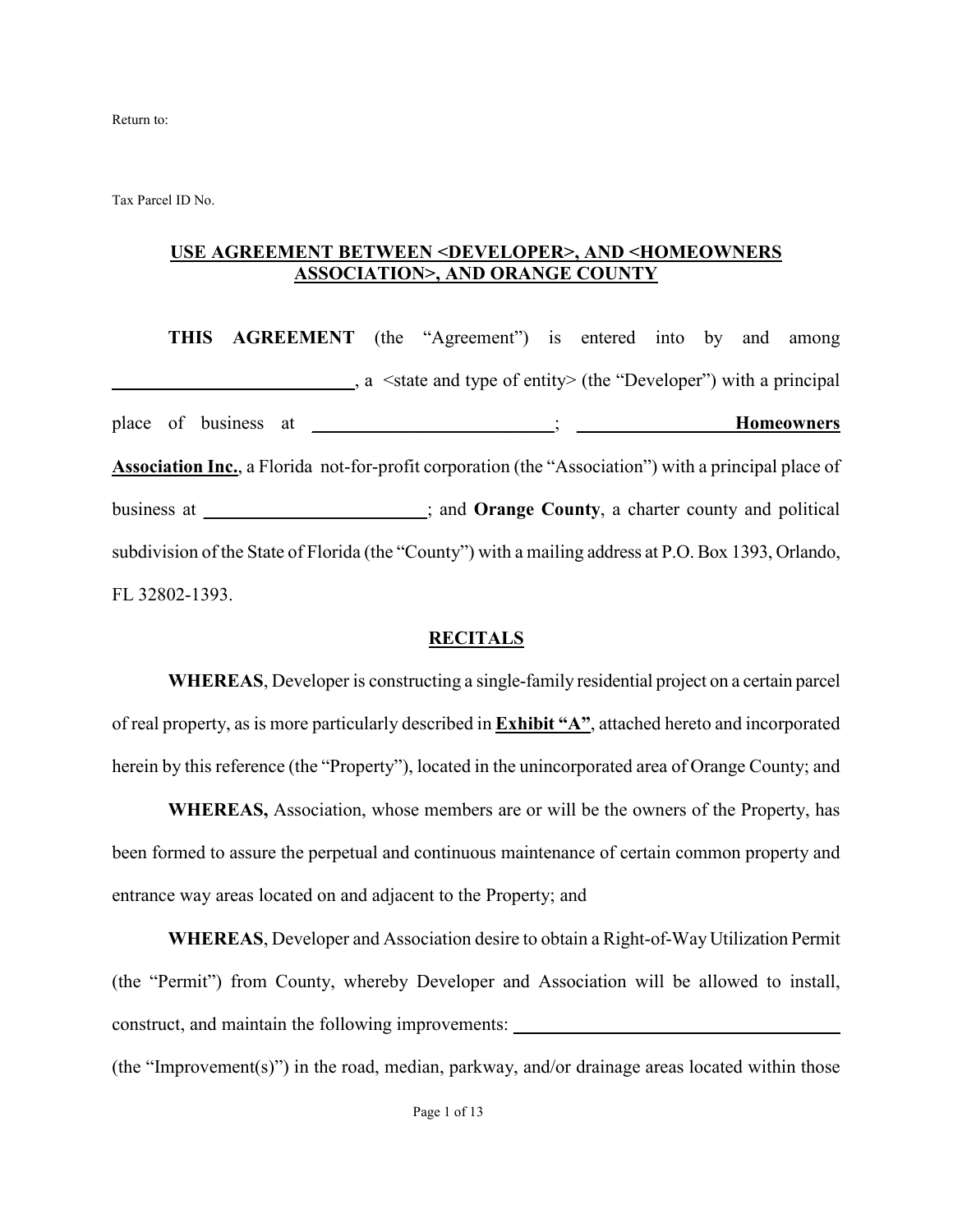areas which have been or will be dedicated to public use (collectively, the "Dedicated Areas"), said Dedicated Areas being within the boundaries of or adjacent to the Property, as more particularly described in the attached and incorporated **Exhibit "B"**; and

**WHEREAS**, the work associated with the Improvement(s) is detailed in **Exhibit "C"**, attached hereto and incorporated herein; and

**WHEREAS**, County requires that Developer and Association undertake certain commitments and covenants to assure the perpetual and continuous maintenance of any such Improvement(s).

**NOW**, **THEREFORE**, in consideration of the foregoing and of the terms and conditions set forth herein, the parties agree as follows:

- 1. **RECITALS**. The foregoing recitals are true and correct and form a material part of this Agreement.
- 2. **RIGHT-OF-WAY UTILIZATION PERMIT**. Any such Permit issued by County to Developer and/or Association shall be subject to the terms of this Agreement. Developer and/or Association shall not, while installing or maintaining the Improvement(s), damage or disturb any portion of the Dedicated Areas without prior written approval by County and County's prior written approval of a plan to restore the Dedicated Areas. Nothing contained herein or by virtue of the issuance of the Permit shall give or grant Developer and/or Association any ownership rights to any portion of the Dedicated Areas.
- Page 2 of 13 3. **IMPROVEMENTS**. Any improvement that, in County's sole opinion, may impede the functional operation of planned, proposed, or existing underdrains shall not be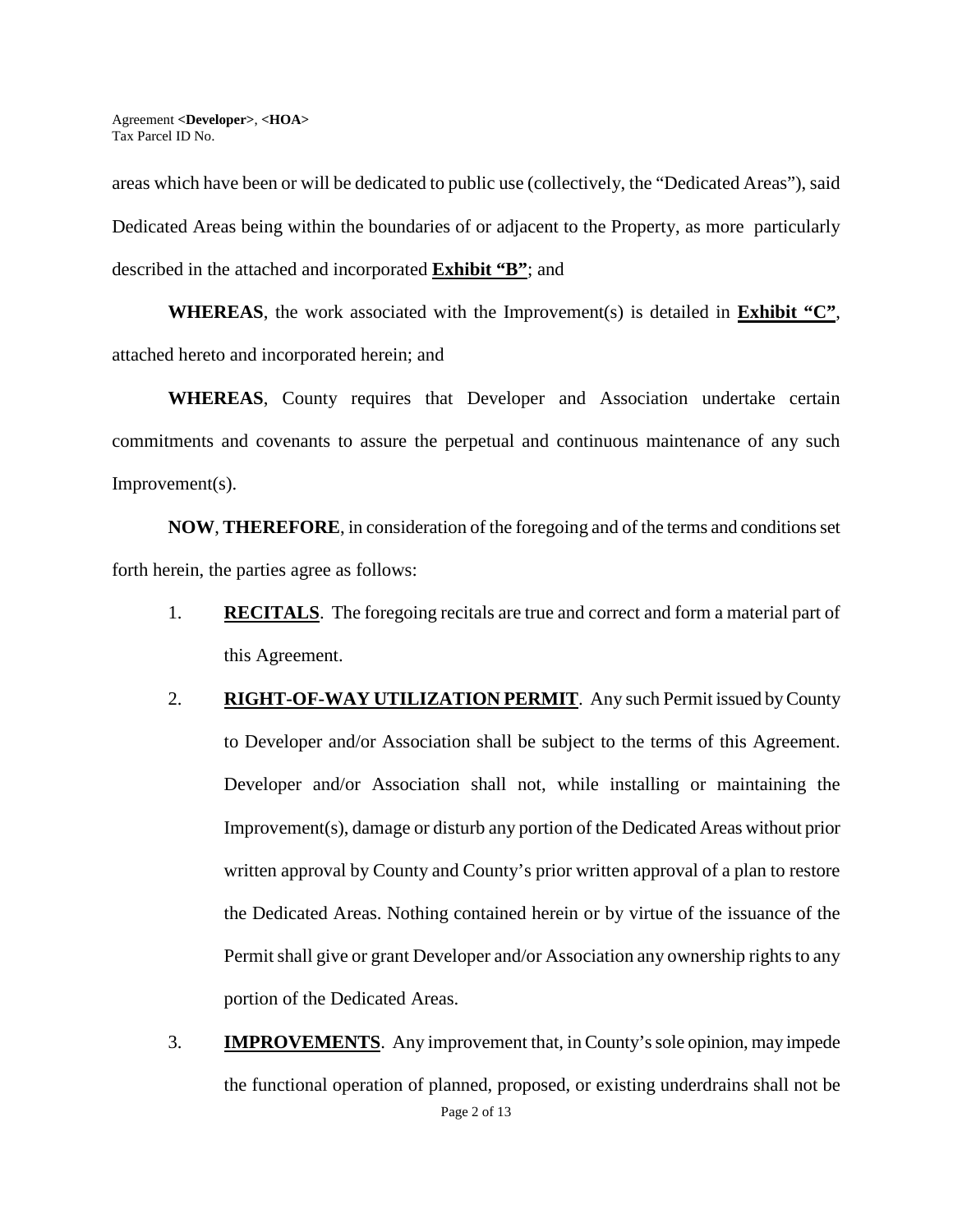permitted under this Agreement. The Improvement(s) shall be established and maintained in such a manner as will not interfere with the use of the Dedicated Areas by the public nor create a safety hazard on such Dedicated Areas. If County determines that the Improvements do present a safety hazard, then Developer and/or Association, at its sole expense and at no cost to County, shall relocate the Improvements in such a manner as to eliminate the hazard, to the satisfaction of County.

- 4. **REMOVAL/RELOCATION**. If, in the sole opinion of County, the Improvement(s) interferes with any construction, reconstruction, alteration, improvement(s), or maintenance which County desires to perform on, around, or under the Dedicated Areas, or if County desires removal for any reason, then written notice of such shall be sent to Developer and Association. Developer and Association shall remove or relocate the Improvement(s) as requested by County, and to County's satisfaction, within thirty (30) days of said notice or, in the event such notice is returned as undeliverable to Developer and Association's addresses listed above, within thirty (30) days of the first date of publication of legal notice, which publication shall appear in not less than two weekly issues of a newspaper of general circulation in Orange County, Florida. Any such relocation or removal of the Improvement(s) shall be at no cost or expense to County.
- Page 3 of 13 5. **INDEMNIFICATION**. To the fullest extent permitted by law, Developer and Association shall defend, indemnify, and hold harmless Orange County from and against all claims, damages, losses, and expenses, including reasonable attorney fees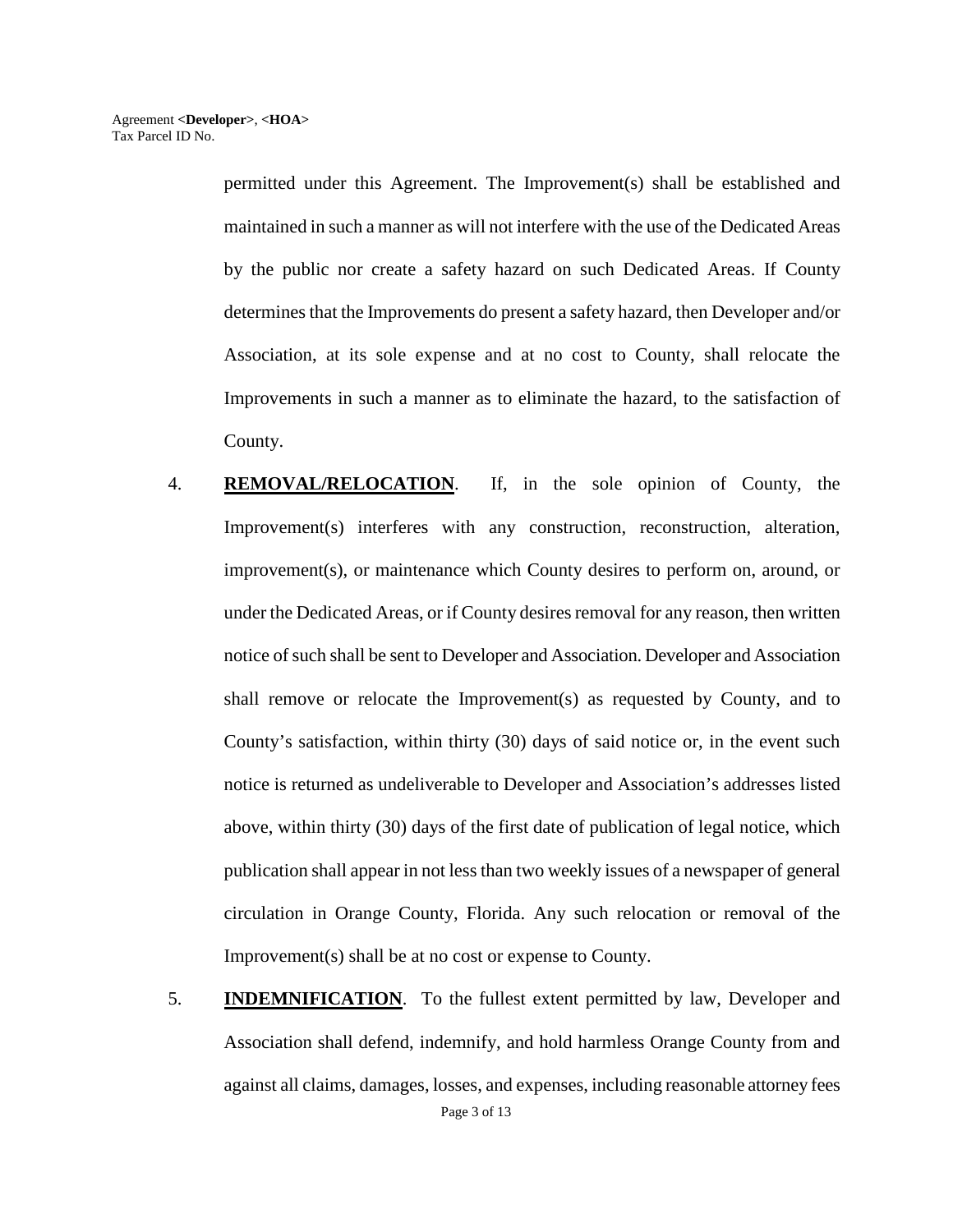and costs, arising out of, or resulting from, the performance of their operations under this agreement. Developer and Association shall defend, indemnify, and hold harmless County (and any governmental body or utility authority properly using the Dedicated Areas) from and against all expenses, costs, or claims for any damages to the Improvement(s) which may result from the use of the right-of-way by County or any other governmental body or authority due to maintenance, construction, installation, or other proper use within the Dedicated Areas.

6. **INSURANCE**. Throughout the duration of this Agreement, including the initial period and any extensions thereto, Developer and Association shall obtain and possess:

a) Commercial General Liability coverage, issued on the most recent version of the ISO form as filed for use in Florida or its equivalent, for all operations under this Agreement, including but not limited to Contractual, Products and Completed Operations, and Personal Injury. The limits shall be not less than \$1,000,000 Combined Single Limits (CSL) or its equivalent per occurrence. Such coverage shall not contain any endorsement(s) excluding or limiting Product/Completed Operations, Contractual Liability, or Severability of Interests. The general aggregate limit shall either apply separately to this contract or shall be at least twice the required occurrence limit;

 b) Workers' Compensation coverage for all employees with statutory workers' compensation limits, and no less than \$100,000 for each incident of bodily injury or disease for Employers' Liability; and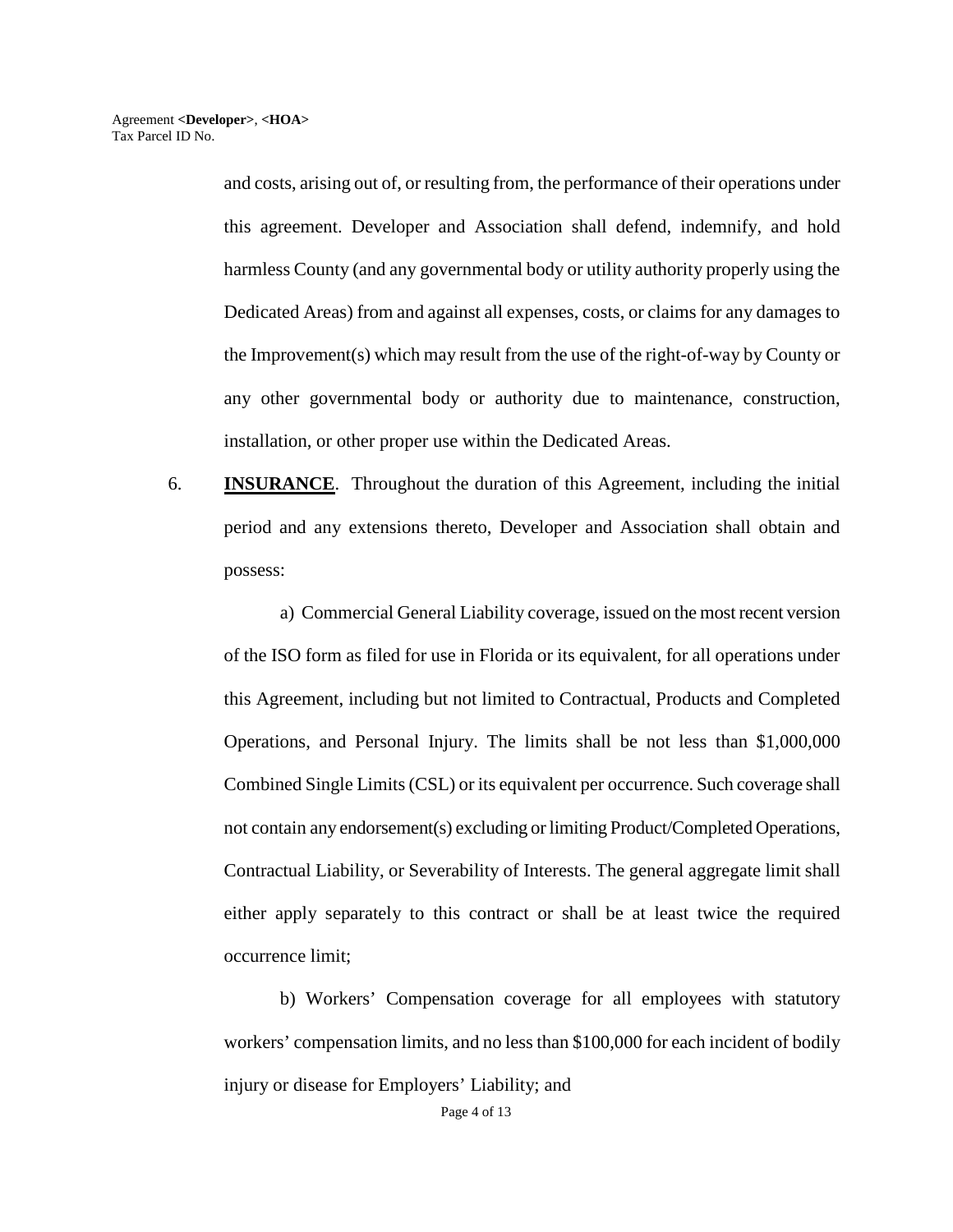c) Business automobile liability coverage for all owned, non-owned, and hired vehicles issued on the most recent version of the ISO form as filed for use in Florida, or its equivalent, with limits of not less than \$500,000 per accident. In the event Developer and/or Association does not own automobiles, Developer and/or Association shall maintain coverage for hired and non-owned auto liability, which may be satisfied by way of endorsement to the commercial General Liability policy or separate business Auto Liability policy.

Prior to commencing operations under this Agreement, Developer and Association shall provide Certificates of Insurance to County to verify coverage. The name of the development, subdivision, or project in which the Improvement(s) are to be installed and the type and amount of coverage provided, shall be clearly stated on the face of each Certificate of Insurance. The insurance coverage shall name Orange County, Florida as an additional insured, and shall contain a provision which forbids any cancellation, changes or material alterations, or renewal of coverage without providing thirty (30) days prior written notice to County. Developer and Association shall require and ensure that each of its contractors and subcontractors maintains insurance until the completion of their work under any contract associated with this Agreement. Failure of Developer and/or Association to maintain insurance coverage for themselves or for any other person or entity for whom they are responsible, or to ensure that their contractors and subcontractors maintain coverage, shall not relieve Developer or Association of any contractual responsibility, obligation, or liability.

Page 5 of 13 7. **RECORDING**. This Agreement shall be recorded in the Public Records of Orange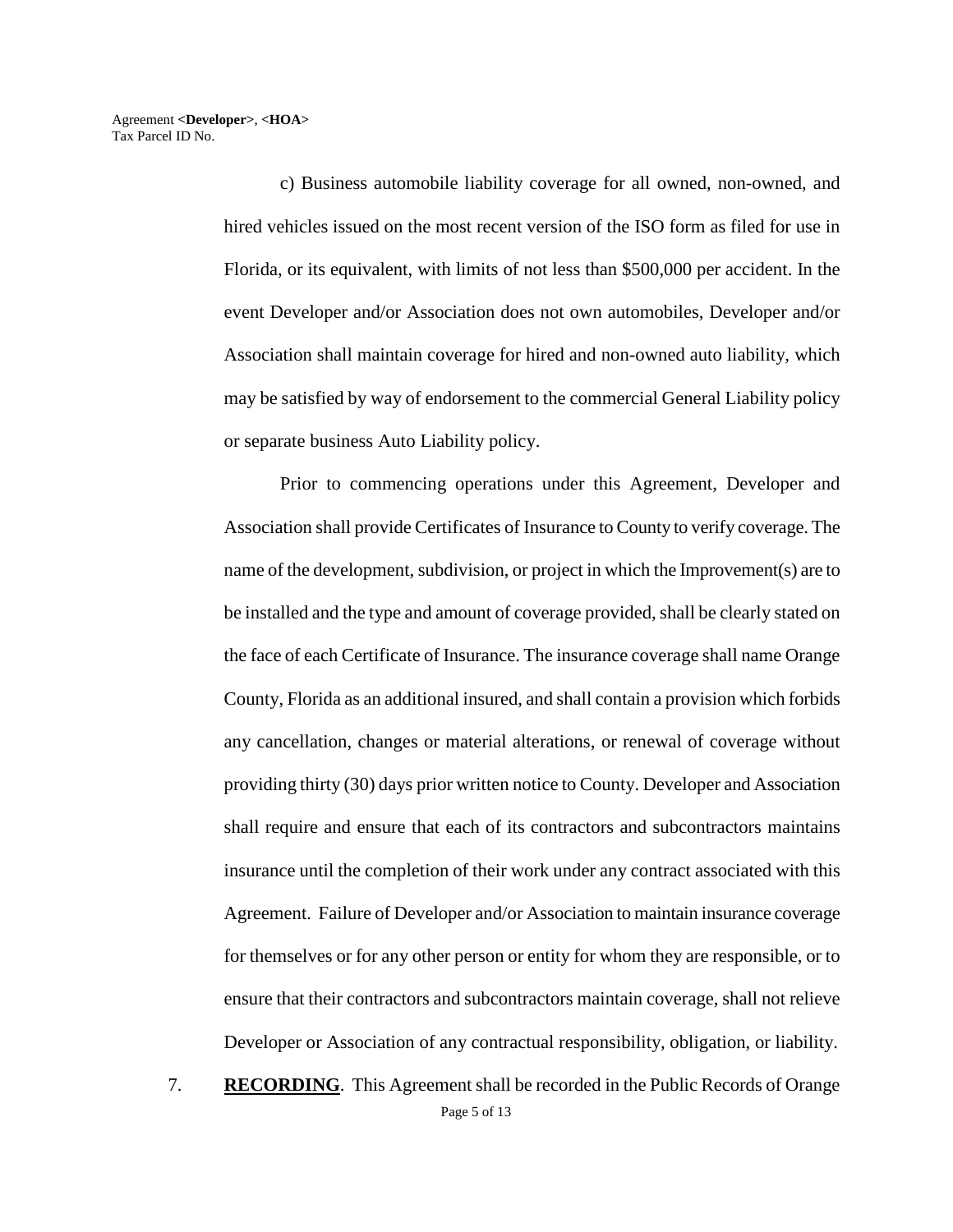County, Florida within thirty (30) days of its execution. Promptly upon execution of this Agreement, Developer shall pay to County an amount equal to the applicable cost of recording this Agreement in the Public Records of Orange County, Florida.

- 8. **COVENANTS RUNNING WITH THE LAND**. The provisions of this Agreement shall constitute covenants running with the land or an equitable servitude upon the land, as the case may be, applicable to all of the Property described herein or any portion thereof. Furthermore, this Agreement shall be binding on all parties having any right, title, or interest in the Property described herein or any portion thereof, and their heirs, personal representatives, successors, and assigns. Developer and Association declare that the Property described in this Agreement and any portion thereof shall be held, sold, and conveyed subject to the provisions of this Agreement. This Agreement shall inure to the benefit of and be enforceable by County and its respective legal representatives, successors, and assigns.
- 9. **DURATION**. The provisions, restrictions, and covenants of this Agreement shall run with and bind the land for a period of twenty-five (25) years from the date this Agreement is recorded in the Public Records of Orange County, Florida. Thereafter, this Agreement shall be automatically extended for successive periods of ten (10) years each, unless a written instrument agreeing to revoke said provisions, restrictions, and covenants is approved by a majority of the Orange County Board of County Commissioners and by either (1) Developer and Association, or (2) the then owners of not less than three-fourths of the lots on the Property described herein. No such agreement to revoke shall be effective until said written instrument has been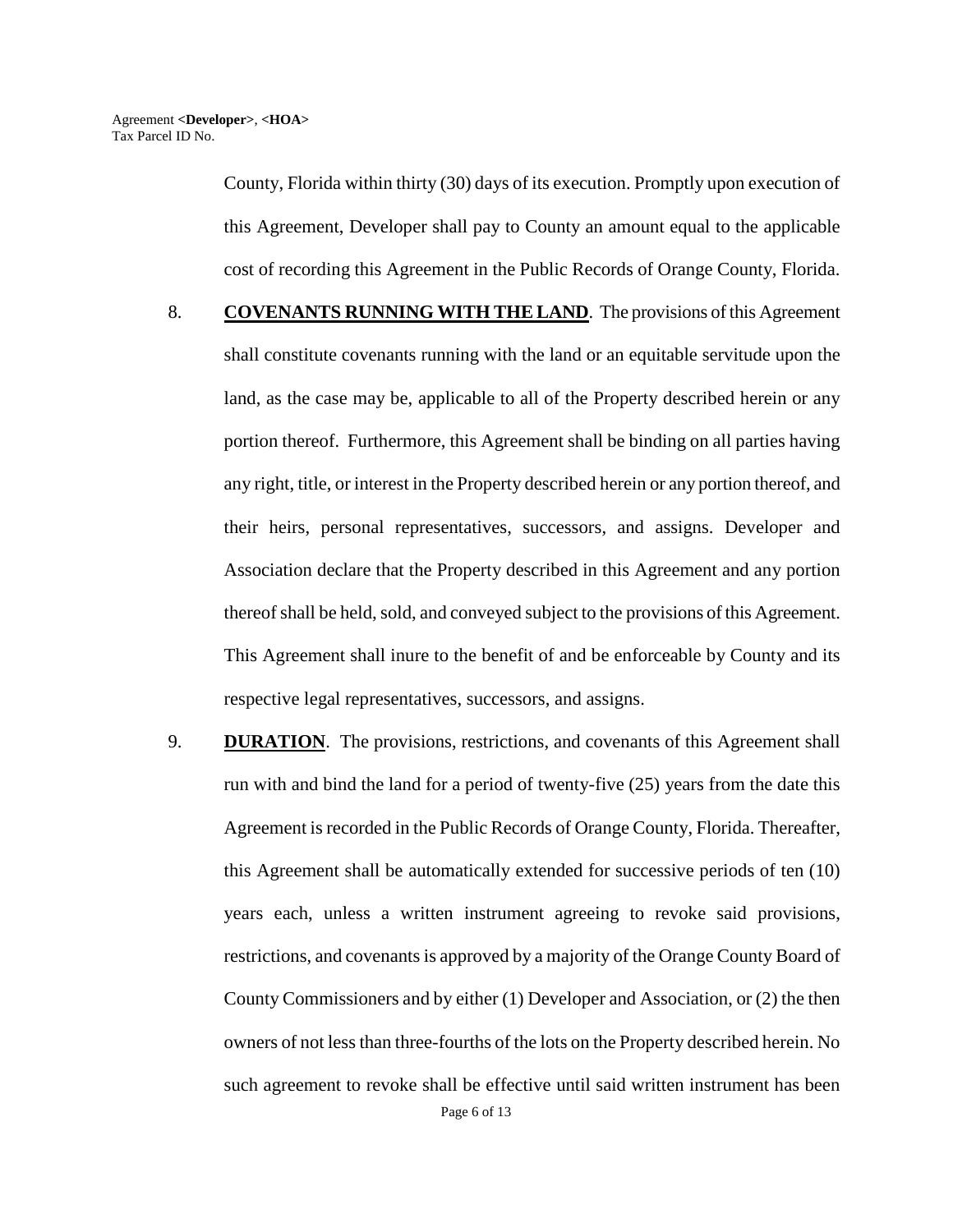signed, acknowledged, and recorded in the Public Records of Orange County, Florida. Notwithstanding any of the above provisions, County shall have the right to cancel this Agreement upon thirty (30) days prior written notice to Developer and Association or to all of the owners of said lots. No such cancellation shall be effective until a written instrument has been executed and acknowledged by the Board of County Commissioners and recorded in the Public Records of Orange County, Florida.

- 10. **AMENDMENT**. The provisions, restrictions, and covenants of this Agreement shall not be modified or amended except in a written instrument approved by a majority of the Orange County Board of County Commissioners and by either (1) Developer and Association or (2) the then owners of not less than three-fourths of the lots on the Property described herein. No such modification or amendment shall be effective until said written instrument has been signed, acknowledged, and recorded in the Public Records of Orange County, Florida.
- 11. **COMPLIANCE WITH APPLICABLE LAWS**. Developer and Association shall comply with all applicable state laws and County ordinances, including the Orange County Right-of-Way Utilization Regulations.
- 12. **DISCLAIMER OF COUNTY RESPONSIBILITY**. Nothing contained herein shall create any obligation on the part of County to maintain or participate in the maintenance of the Improvement(s).
- 13. **EFFECTIVE DATE**. This Agreement shall take effect upon being recorded in the Public Records of Orange County, Florida.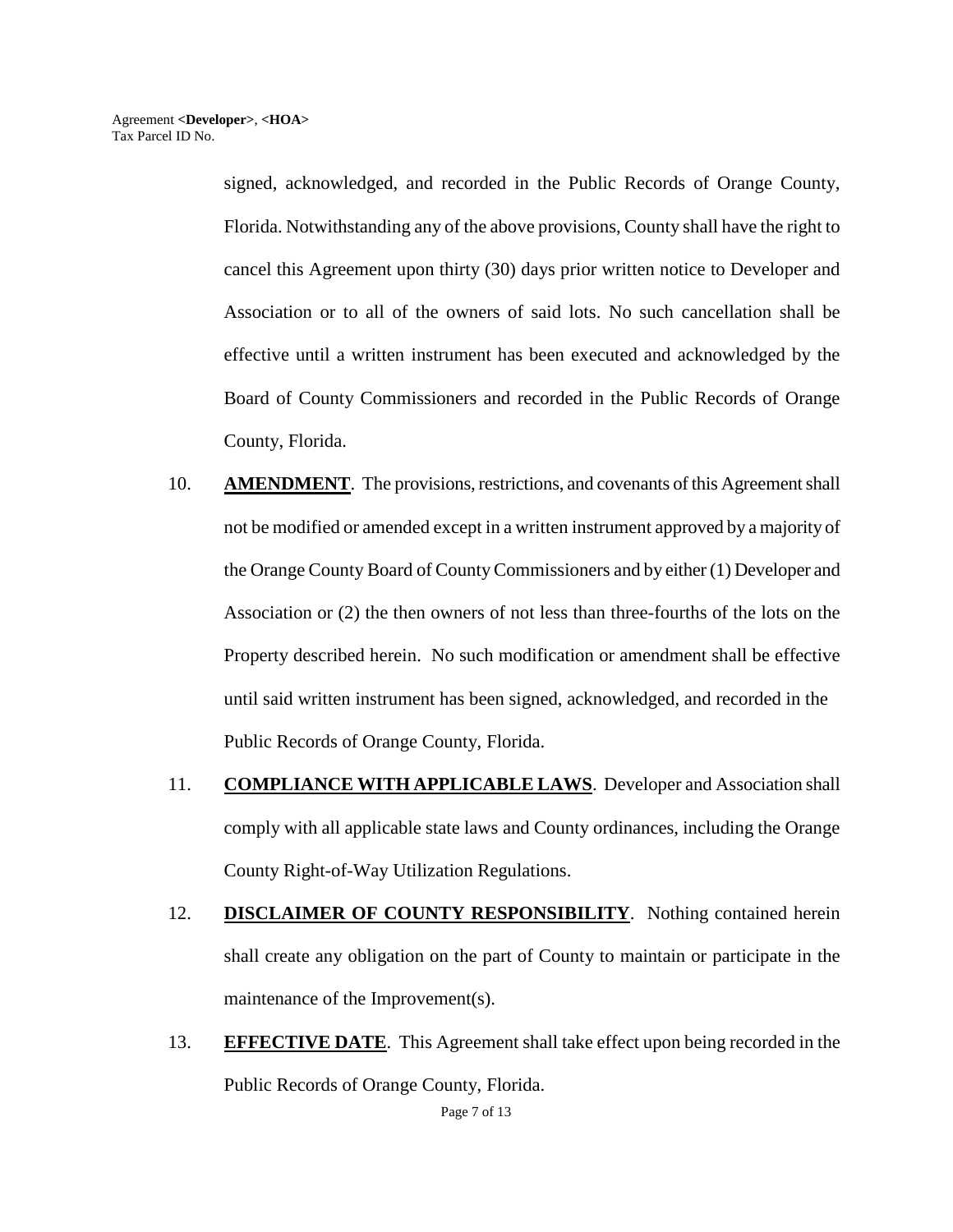**IN WITNESS WHEREOF**, the parties have caused this Agreement to be duly executed

by their respective duly authorized representatives on the dates set forth below.

# **COUNTY**

ORANGE COUNTY, FLORIDA By: Board of County Commissioners

By: \_\_\_\_\_\_\_\_\_\_\_\_\_\_\_\_\_\_\_\_\_\_\_\_\_\_

 **Jerry L. Demings**  Orange County Mayor

Date:

ATTEST: Phil Diamond, CPA, County Comptroller As Clerk of the Board of County Commissioners

By: \_\_\_\_\_\_\_\_\_\_\_\_\_\_\_\_\_\_\_\_\_\_\_\_\_\_\_\_\_\_

Deputy Clerk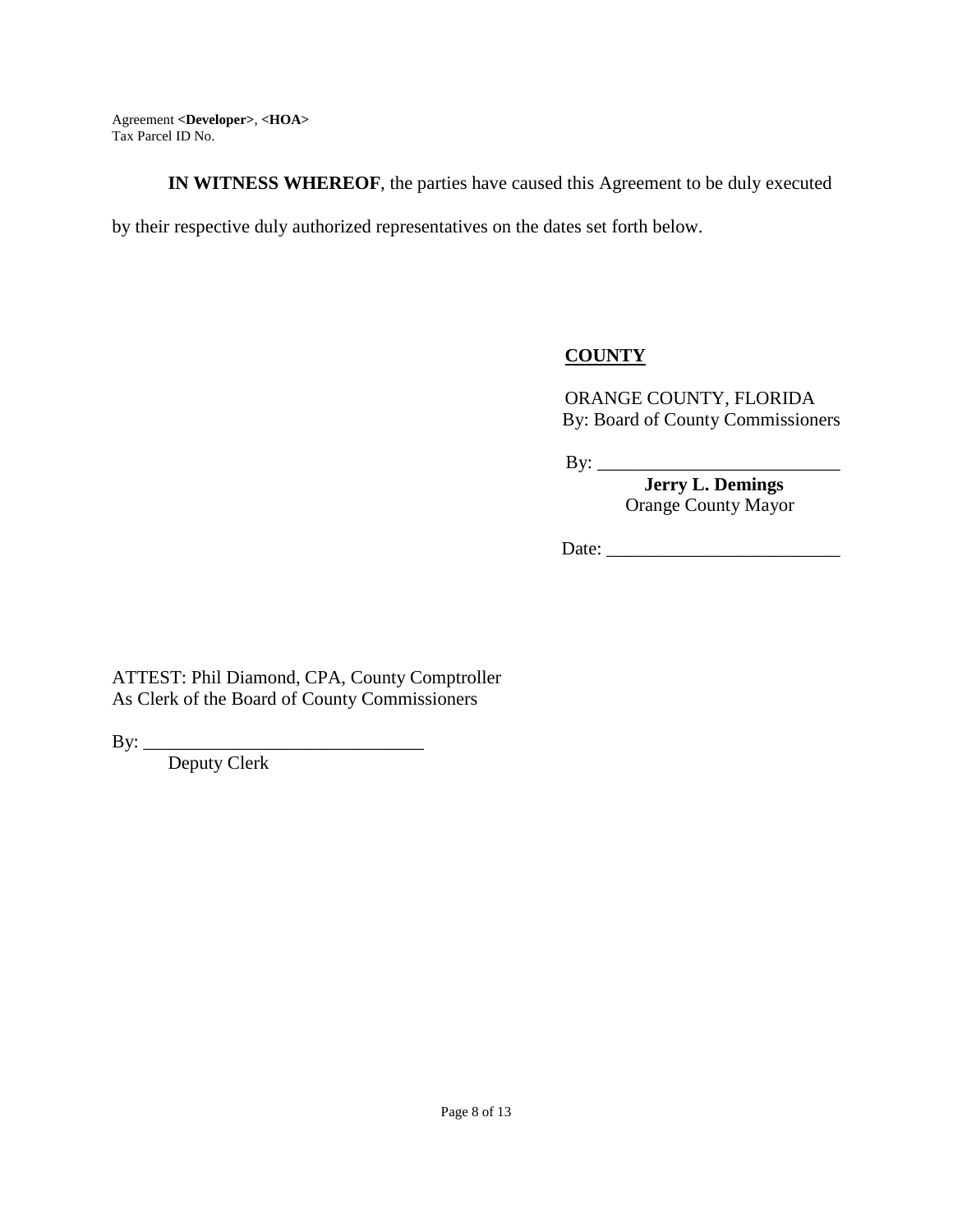### **DEVELOPER**

<NAME OF DEVELOPER> a <state and type of entity>

| B٧ |  |  |  |  |
|----|--|--|--|--|
|    |  |  |  |  |

Print Name:

Title:

WITNESS: WITNESS:

Print Name: \_\_\_\_\_\_\_\_\_\_\_\_\_\_\_\_\_\_\_\_\_ Print Name:

**STATE OF \_\_\_\_\_\_\_\_\_\_\_\_\_\_\_\_\_\_\_\_ COUNTY OF \_\_\_\_\_\_\_\_\_\_\_\_\_\_\_\_\_\_** 

The foregoing instrument was acknowledged before me **by means of physical presence / online notarization**, this **(date)** by **(name of member, manager, officer or agent)**, **(title of member, manger, officer or agent)** of **(name of company acknowledging)**, a **(state or place of formation)** limited liability company, on behalf of the corporation, who is personally known to me or has produced **(type of identification)**, as identification.

> \_\_\_\_\_\_\_\_\_\_\_\_\_\_\_\_\_\_\_\_\_\_\_\_\_\_\_\_\_\_\_\_\_\_\_\_\_ Signature of person taking acknowledgement Name typed, printed or stamped: **\_\_\_\_\_\_\_\_\_\_\_\_\_\_\_\_\_\_\_\_\_\_\_\_**

> > Tittle or rank:

Page 9 of 13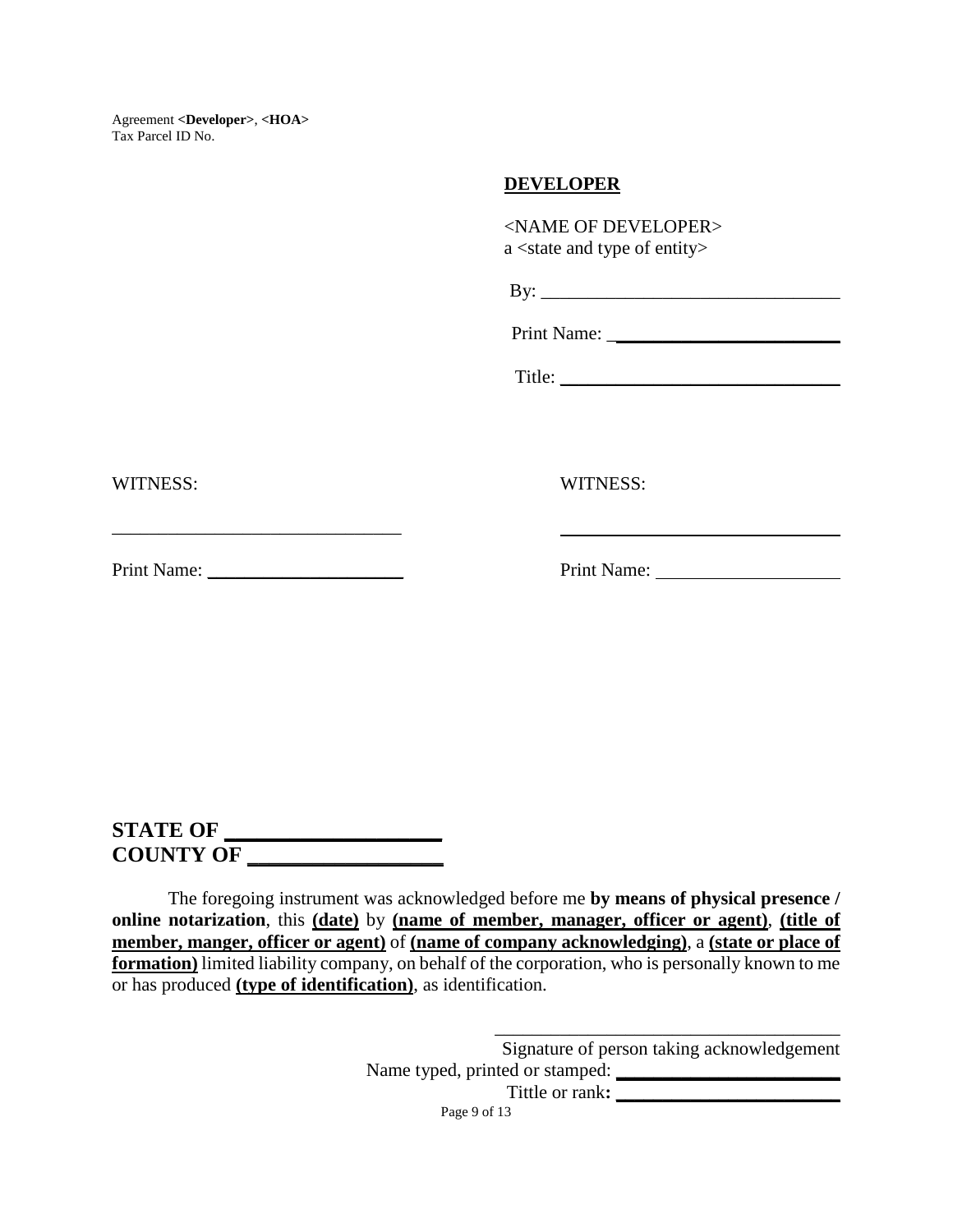### **ASSOCIATION**

<NAME OF HOA> Homeowners' Association, Inc.

 $\mathbf{B} \mathbf{y}$ :

Print Name:

Title: \_\_\_\_\_\_\_\_\_\_\_\_\_\_\_\_\_\_\_\_\_\_\_\_\_\_\_\_\_\_

WITNESS: WITNESS:

 $\_$ 

Print name: \_\_\_\_\_\_\_\_\_\_\_\_\_\_\_\_\_\_\_\_\_ Print Name:

**STATE OF \_\_\_\_\_\_\_\_\_\_\_\_\_\_\_\_\_\_\_\_ COUNTY OF \_\_\_\_\_\_\_\_\_\_\_\_\_\_\_\_\_\_** 

The foregoing instrument was acknowledged before me **by means of physical presence / online notarization**, this **(date)** by **(name of officer or agent)**, **(title of officer or agent)** of **(name of corporation acknowledging)**, a **(state or place of incorporation)** corporation, on behalf of the corporation, who is personally known to me or has produced **(type of identification)**, as identification.

> Signature of person taking acknowledgement Name typed, printed or stamped:  $\frac{1}{2}$

\_\_\_\_\_\_\_\_\_\_\_\_\_\_\_\_\_\_\_\_\_\_\_\_\_\_\_\_\_\_\_\_\_\_\_\_\_

Tittle or rank:

Page 10 of 13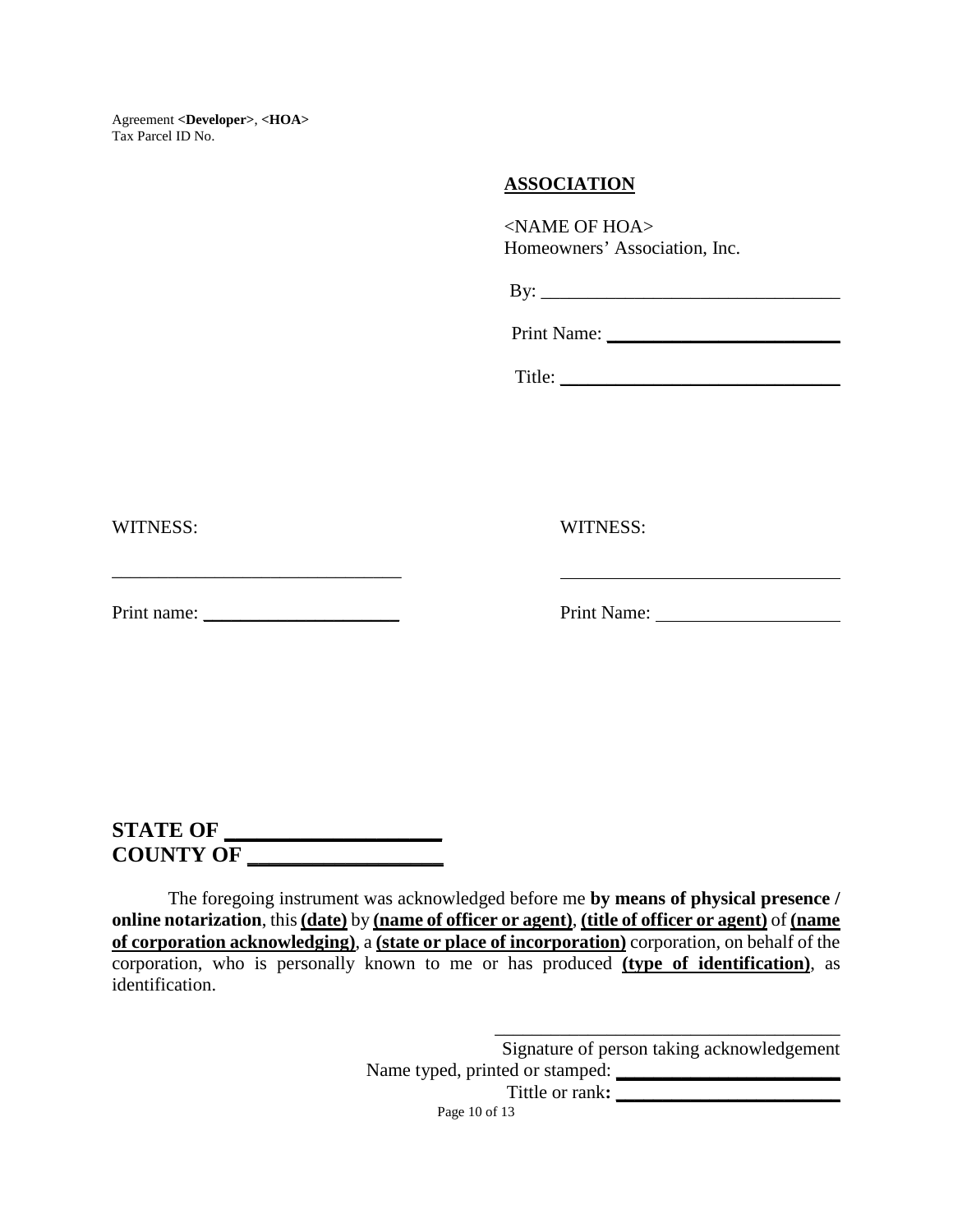# **EXHIBIT "A"**

Legal Description and Sketch of Description for Property

[See attached **\_\_** page(s)]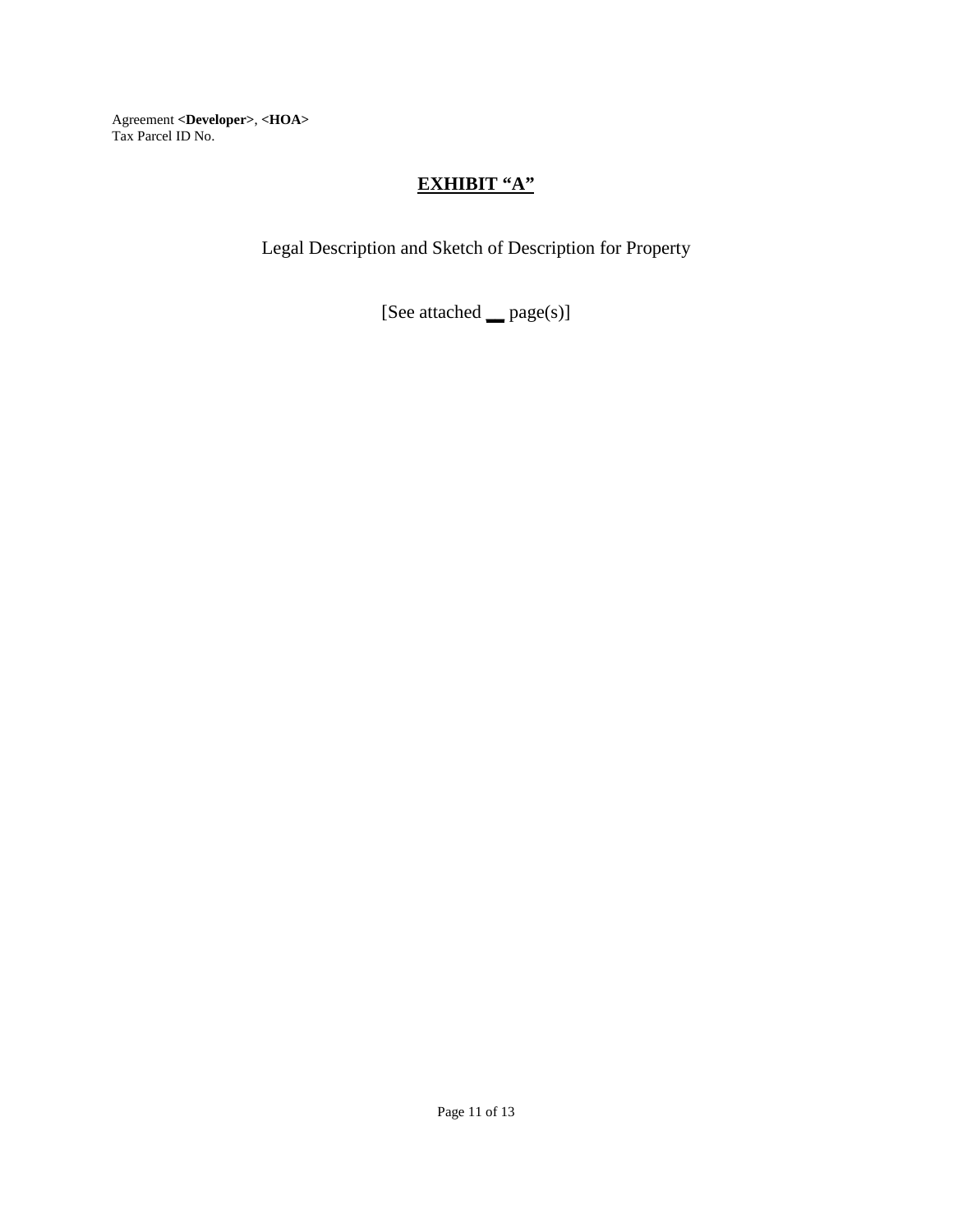## **EXHIBIT "B"**

Legal description and sketch of description for Dedicated Areas

[See attached **\_\_** page(s)]